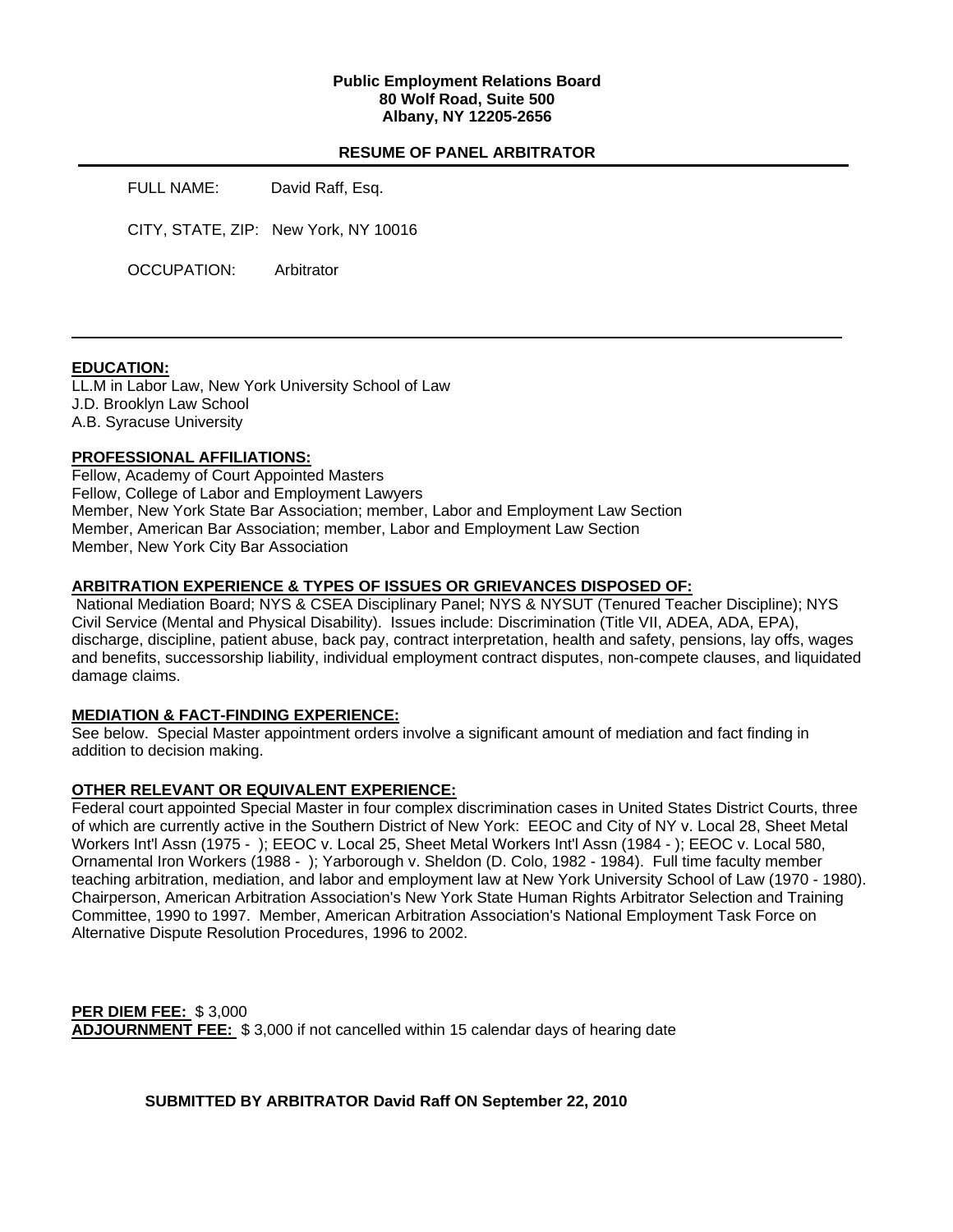#### **Public Employment Relations Board 80 Wolf Road, Suite 500 Albany, NY 12205-2656**

# **BILLING DISCLOSURE STATEMENT**

## ARBITRATOR'S NAME: **David Raff**

The following is a description of my fees and expenses:

## A) HEARING TIME.

- (1) My per diem is \$3,000 for each day or any part thereof spent hearing a case.
- (2) If a hearing day exceeds 8 hours, I charge:

 $\Box$ a second full per diem  $\boxtimes$ a prorated per diem

 $\Box$ no additional charge  $\Box$ other (describe) :

(3) Additional comments:

B) STUDY TIME.

- (1) I charge \$ 3,000 for each day spent in preparation of the opinion and award.
- (2) This charge  $\boxtimes$  will  $\Box$  will not be prorated for partial days devoted to such preparation.
- (3) Additional comments:

## C) TRAVEL TIME AND EXPENSES.

(1) When travel time plus hearing time exceeds 10 hours in a calendar day:

 $\Box$  Not applicable (no additional charge)

- $\boxtimes$  I charge as follows (describe): \$150 per hour
- (2) I charge for actual, travel-related expenses incurred in connection with the case  $\boxtimes$ YES  $\Box$  NO.

Where appropriate, a mileage charge for auto travel will be billed at:

 $\boxtimes$  Prevailing IRS rate  $\Box$  Other (describe):

(3) When the scheduled hearing day(s) requires an overnight stay:

 $\boxtimes$ There is no charge, other than for lodging and subsistence.

 $\Box$ I charge as follows (describe):

(4) Additional Comments: